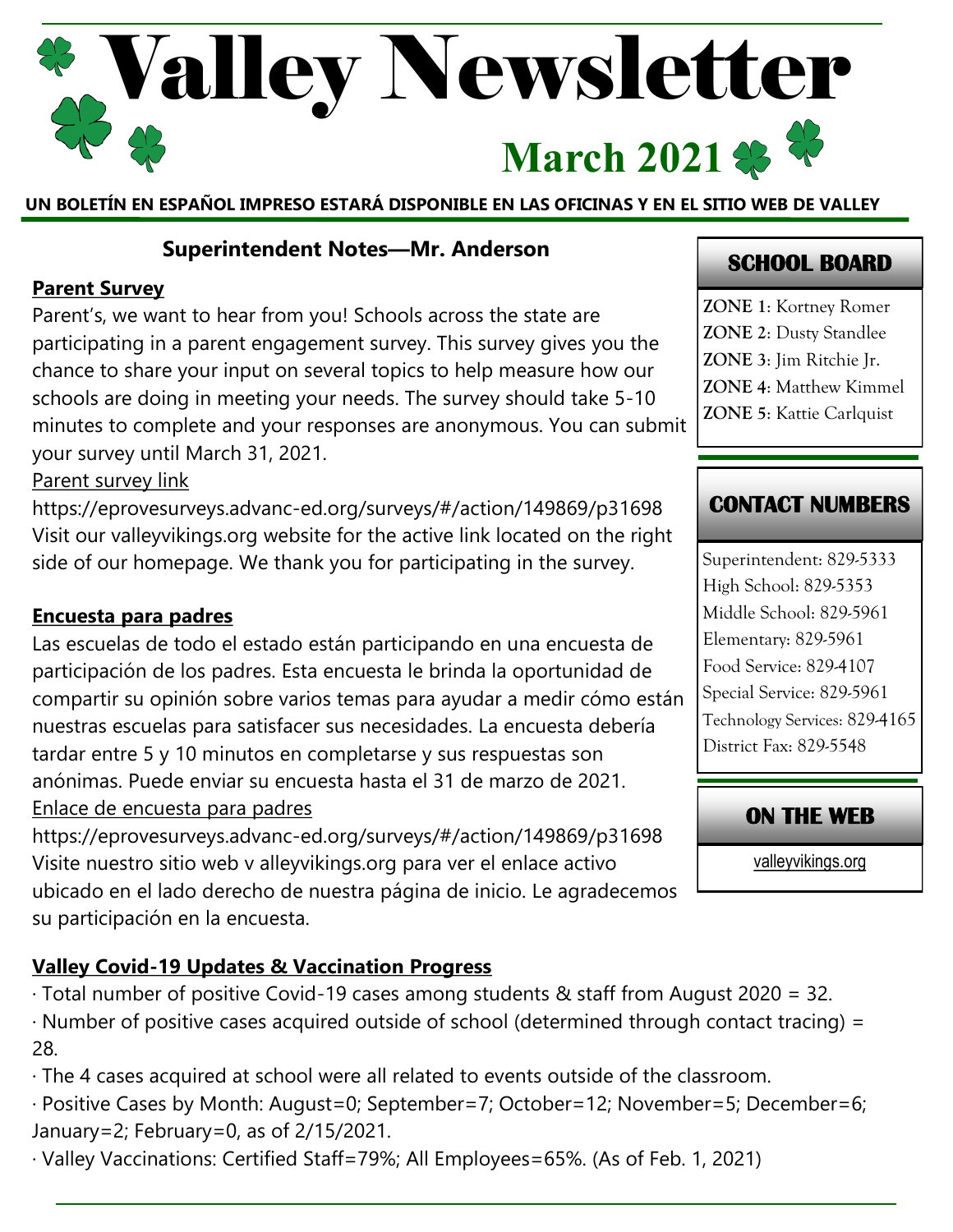# **Face Coverings at School—Mrs. Richardson**

Face-coverings are still required for all who enter Valley School. Please send your student to school with a face-covering each day. All adults entering the building are also required to wear a face covering. After the Christmas break, students seem to have gotten out of the routine of bringing their face-covering each day. We do have some masks available for those who may have broken, soiled or lost a face-covering. However, we do not have enough masks to provide them to multiple students and parents daily. If you or your child are given a mask at the school, please wash it and re-use it. Thank-you so much for your cooperation and for helping to keep our school healthy and open!

## **Cubrimientos faciales en la escuela - Sra. Richardson**

Todavía se requiere cubrirse la boca para todos los que ingresan a la Escuela Valley. Por favor envíe a su estudiante a la escuela con un cubrebocas cada día. También se requiere que todos los adultos que entren al edificio usen una cubierta facial. Después de las vacaciones de Navidad, los estudiantes parecen haber salido de la rutina de usar cubrebocas todos los días. Tenemos algunas máscaras disponibles para aquellos que se hayan roto, ensuciado o perdido una cubierta facial. Sin embargo, no tenemos suficientes máscaras para proporcionarles a múltiples estudiantes y padres todos los días. Si usted o su hijo reciben una mascarilla en la escuela, lávela y vuelva a usarla. ¡Muchas gracias por su cooperación y por ayudar a mantener nuestra escuela sana y abierta!

# **2020-2021 Wrestling Season—Coach Cantu**

The Valley Wrestling team had another successful season qualifying 5 wrestlers for the state tournament with James Meyer placing 3<sup>rd</sup> at 120, Evan Allen 2<sup>nd</sup> at 126, Jessy Cardenas earned an at large bid to state, Hunter Henstock  $3^{rd}$  at 170, and Kadyn Buhler 3<sup>rd</sup> at 182. Domonick Young and Hunter Shobe were not able to qualify for state, however they improved a ton throughout the season and I am proud of what they were able to accomplish this year. Thank you to Mrs. Lukes and the Lunch Ladies for making sure we had lunch at tournaments. I would also like to thank Mrs. Allen and Mrs. Shobe for all the live stream help, and Lizzy and Aleksi for all you do for the team.

#### **Mark Your Calendar!—Mrs. Lukes**

There will be a Family Wellness Night on Thursday, April 15th from 6:30-8:00 pm. Please plan on attending with your child for a night full of fun activities! Habrá una Noche de Bienestar Familiar el Jueves 15 de Abril de 6:30-8:00 pm. ¡Planee asistir con su hijo para una noche llena de actividades divertidas!